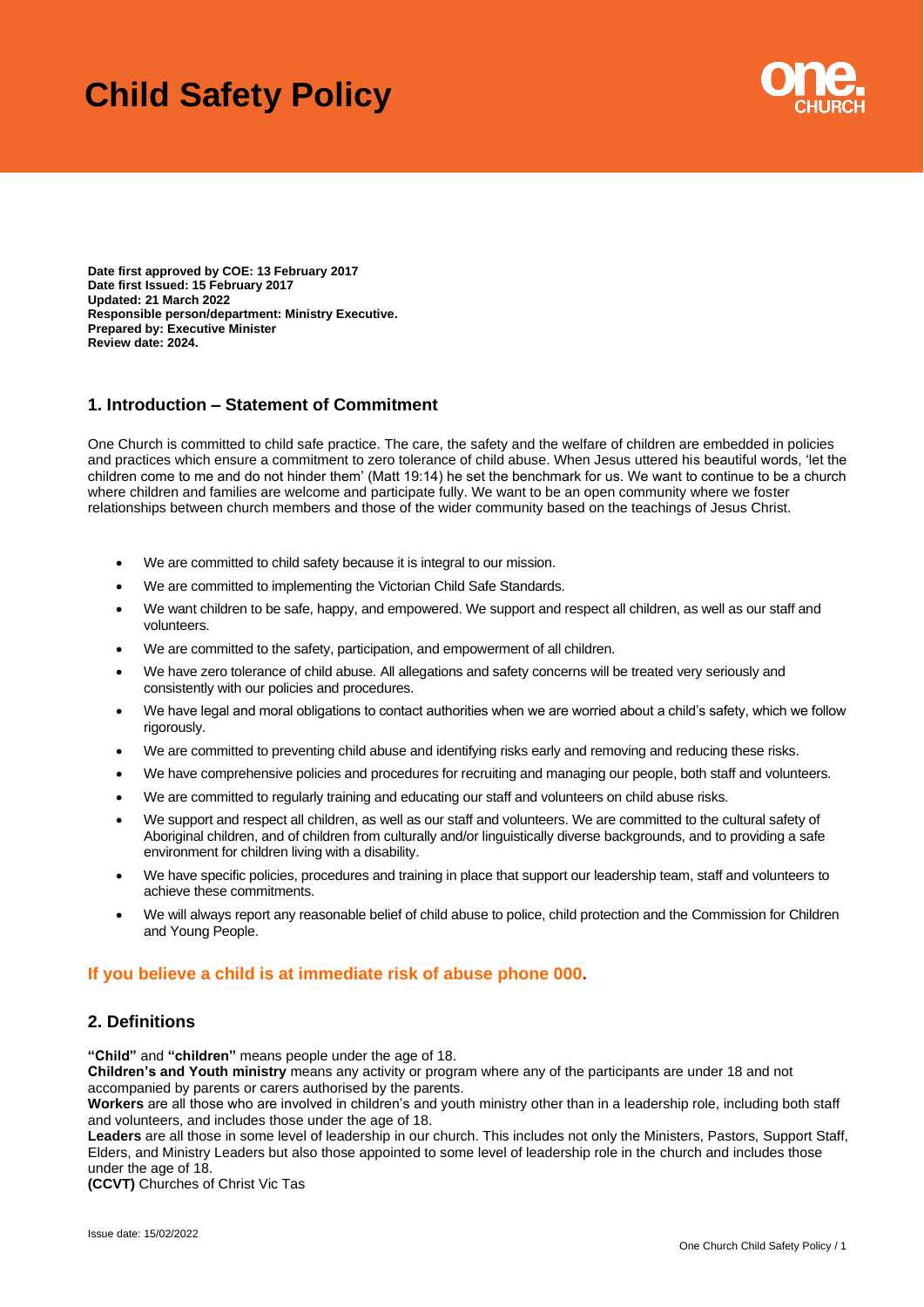

# **3. Our Children**

We find practical and age-appropriate ways to give participants a say in the programs and the activities in which they participate by fostering and valuing their ideas and encouraging participation. We will be accountable and transparent.

We provide a child-friendly environment, allowing people to raise their concerns in an appropriate manner.

We request appropriate information relating to the program participants, including children's health and family situation, to ensure that we can care for their physical and emotional needs.

We promote diversity and acceptance in our church, and people from all walks of life and cultural backgrounds are welcome. We will:

- promote the cultural safety, participation and empowerment of Aboriginal children;
- promote the cultural safety, participation and empowerment of children from culturally and/or linguistically diverse backgrounds; and
- ensure that children with a disability are safe and can participate equitably.

Children and their parents are made aware of our Codes of Conduct and are required to abide by them.

## **4. Responsibility for Safety**

Everyone associated with One Church has some responsibility for safety as set out below.

| Who                              | <b>Role in promoting Safe Places</b>                                                                                                                                                                                                                                                                                                                                                                                                                                                                      |
|----------------------------------|-----------------------------------------------------------------------------------------------------------------------------------------------------------------------------------------------------------------------------------------------------------------------------------------------------------------------------------------------------------------------------------------------------------------------------------------------------------------------------------------------------------|
| Individuals (participants)       | Take personal responsibility for their own and others' safety; raise any issues of concern.<br>Be aware of and act in accordance with policies and procedures.                                                                                                                                                                                                                                                                                                                                            |
| Workers                          | Be aware of and act in accordance with this policy and it's procedures. Encourage program<br>participants to take responsibility for their own and others' safety and advise how to report any<br>issues of concern.                                                                                                                                                                                                                                                                                      |
| Leaders                          | Be aware of and act in accordance with this policy and it's procedures. Carry out responsibilities<br>in accordance with emplyment contract / position description.                                                                                                                                                                                                                                                                                                                                       |
| Council of Elders (Church Board) | Take responsibility for what happens in One Church. Identify, assess and control risks, and<br>review the effectiveness of control measures. Ensure appropiate insurance arrangment are in<br>place. Adopt appropiate policies and review them regulary. Ensure the relevant policies are<br>widely communicated and lived out in the church. Ensure the church is compliant with regulatory<br>obligations. Liase for Churches of Christ Vic Tas (CCVT) as needed. Be quided by CCVT as is<br>necessary. |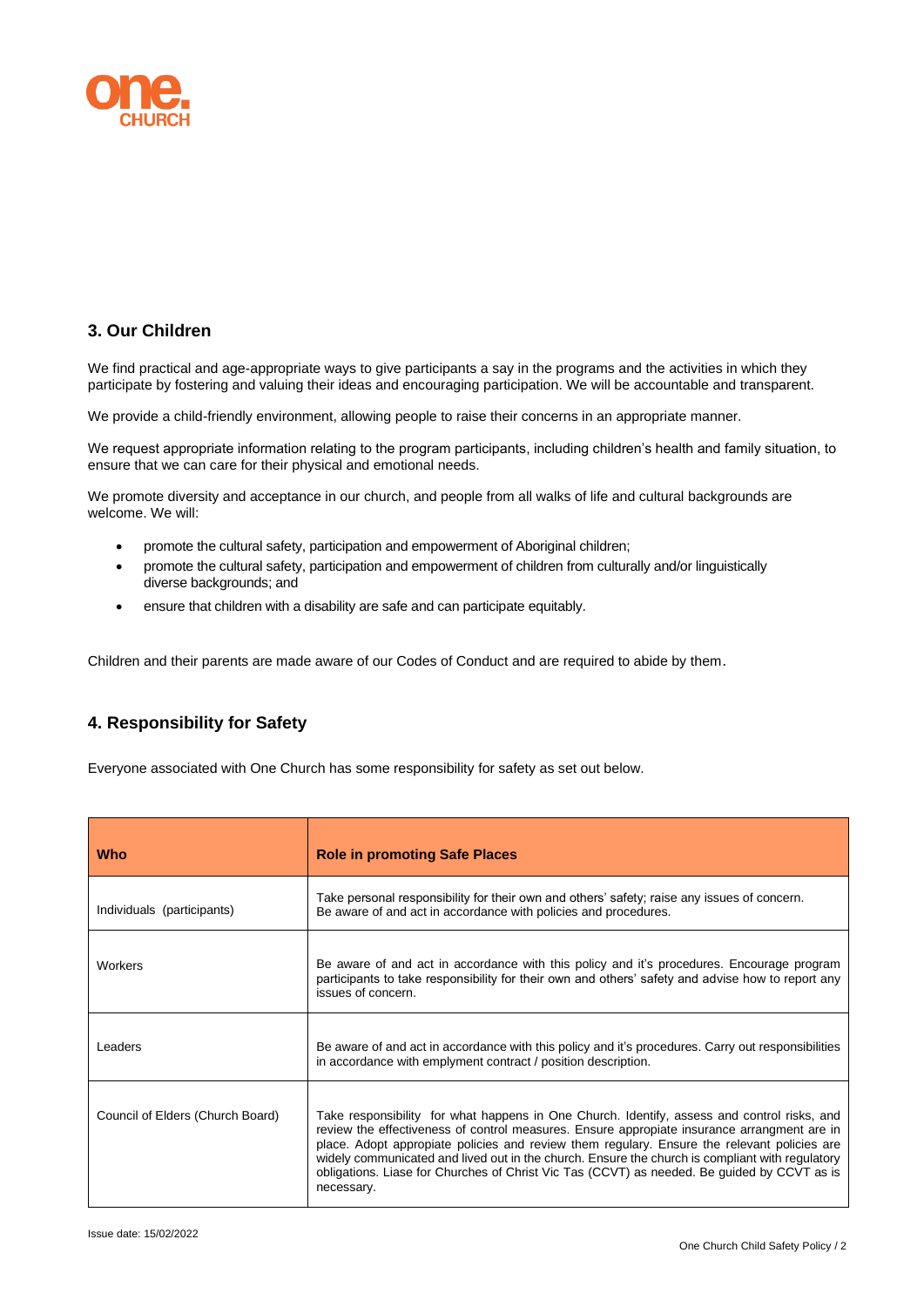

## **5. Governing Body/ Council of Elders**

All people in authority in our church are committed to promoting child safety and are aware that they would be committing a criminal offence if they knew of a substantial risk of child sexual abuse and had the power or responsibility to reduce or remove the risk, but negligently failed to do so.

The Council of elders participates in an awareness-raising workshop regarding safety issues at least annually and conducts an annual self-assessment to identify how we can improve the way we apply the Victorian Child Safe Standards in our organisation.

The governing body makes an annual declaration to CCVT confirming that we comply with the Child Safe Standards or if not, specifying any areas for improvement and what action will be taken, by when, to ensure compliance at a minimum and ideally best practice.

CCVT oversees these declarations.

## **6. Safety Contact Person**

At least one person is nominated as a Safety Contact person. The name and contact details of the Safety Contact Person are provided at the end of this policy and are widely publicised.

#### **7. Our Leaders, Staff and Volunteers**

All Workers and Leaders are required to agree to the relevant Code of Conduct and to abide by it.

Leaders, staff, and volunteers, as well as children and their families, are given the opportunity to contribute to the development of the relevant Code of Conduct.

A person cannot be involved in children's ministry unless they have been screened, completed the required training and signed the Code of Conduct.

All staff and volunteers have a clear description of their role in the form of a position description or short statement.

## **8. Recruitment and Screening**

We develop selection criteria and advertisements which clearly demonstrate our commitment to child safety, for both paid and unpaid leadership roles.

We actively encourage applications from women, Aboriginal peoples, people from culturally and/or linguistically diverse backgrounds and people living with a disability.

We carry out thorough background checking for both paid and unpaid leadership roles.

All Leaders and Workers aged 18 and over are required to obtain a Working With Children Check prior to commencing involvement with children/ youth.

All Leaders and Workers are required to be interviewed and approved by authorised leaders before commencing their involvement with children's / youth ministry. A Working With Children Check must be obtained before commencing involvement with children's / youth ministry unless the authorised leader approves the person on the basis that the Working with Children Check has been submitted and is pending.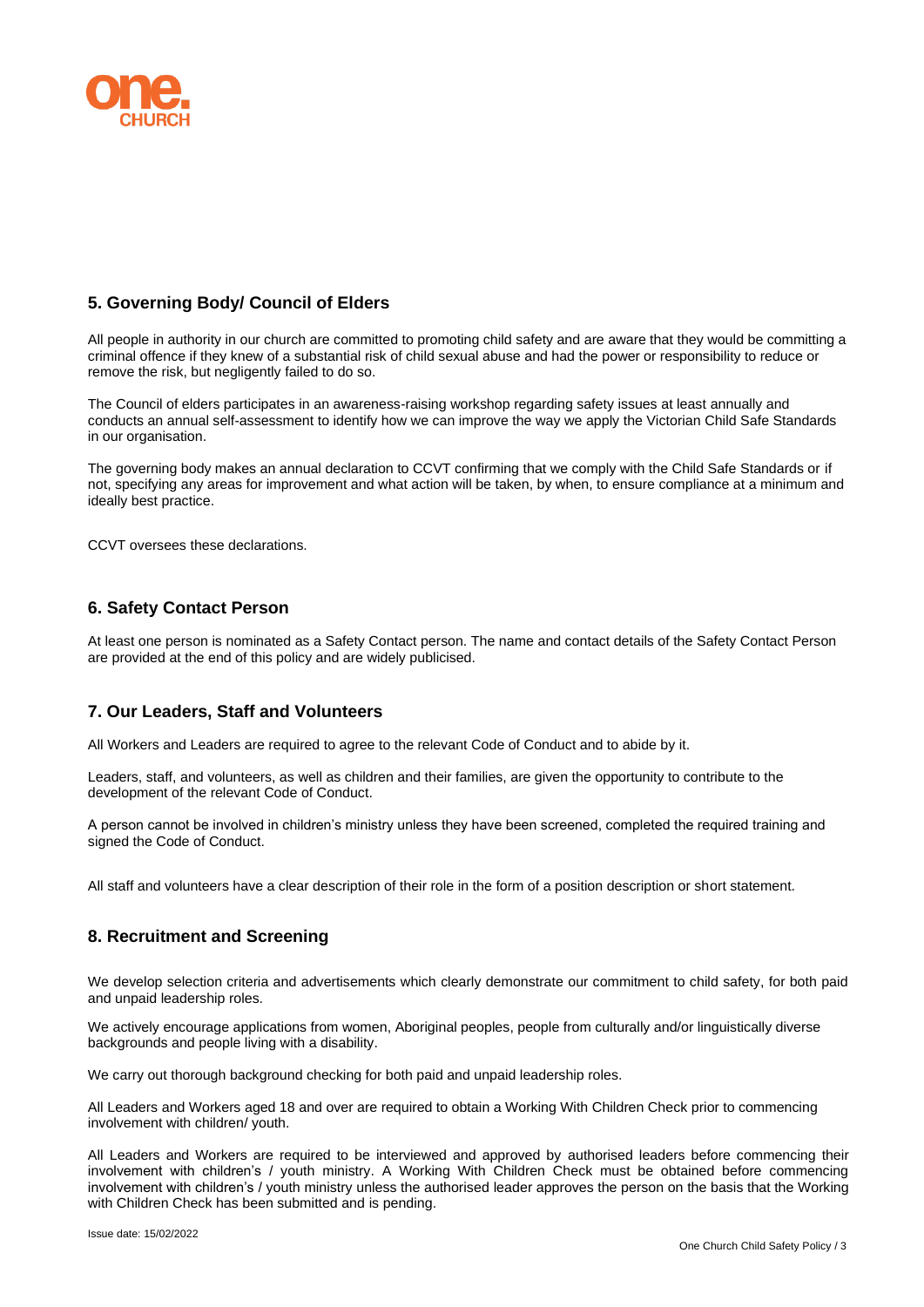

## **9. Training and Supervision of People Involved in Children and Youth Ministry**

Everyone who is involved in children's / youth ministry must undergo training in child safety, including how to identify, assess, and minimise risks of child abuse, how to detect potential signs of child abuse and how to report any concerns appropriately.

We want all leaders, staff, volunteers, parents/carers and children and others involved with our activities to be willing and able to raise any safety concerns in accordance with our Child Safety Reporting Procedure.

We require the Chair of our Council of Elders, the Senior Minister, Executive Minister, Accredited Ministers, the Safety Contact Person, and the persons responsible for children's ministry and youth ministry to attend a NCCA Safe Church Awareness Workshop before commencing in their role and to attend a refresher workshop every 3 years.

## **Those leaders are responsible for ensuring that all leaders and workers involved in any serving role with children's ministry or serving in the church in some way, have also been provided with the following before commencing in their role and every then every 3 years:**

• Child Safe Awareness training, which includes implementation training – covering this policy, our Child Safety Reporting Procedure, and a discussion of how we apply the Victorian Child Safe Standards in our organisation.

We provide ongoing training, supervision and support for all people who are involved in children's / youth ministry.

## **10. Responding to Complaints and Concerns**

#### **Allegations, concerns, and complaints**

We work to ensure all children, families, staff, volunteers, and others involved with our activities know what to do and who to tell if they are concerned about any behaviour towards themselves or others.

Our church takes all allegations seriously and will investigate where appropriate, in accordance with regulatory requirements as well as Churches of Christ Vic. Tas. (CCVT) policy on Investigating Complaints of Misconduct.

We will communicate with the CCVT Safe Places Coordinator before investigating.

#### **Reporting**

Any inappropriate behaviour will be reported through appropriate channels in accordance with our Child Safety Reporting Procedure.

#### **Our Child Safety Reporting Procedure recognises that in Victoria:**

- all adults have an obligation to report information to the police if they have a reasonable belief that an adult has committed a sexual offence against a child under 16; and
- any personnel who are mandatory reporters must comply with their duties.

## **11. Reportable Conduct**

It is the duty of the Head of a religious organisation to report 'reportable conduct' to the Commission for Children and Young People.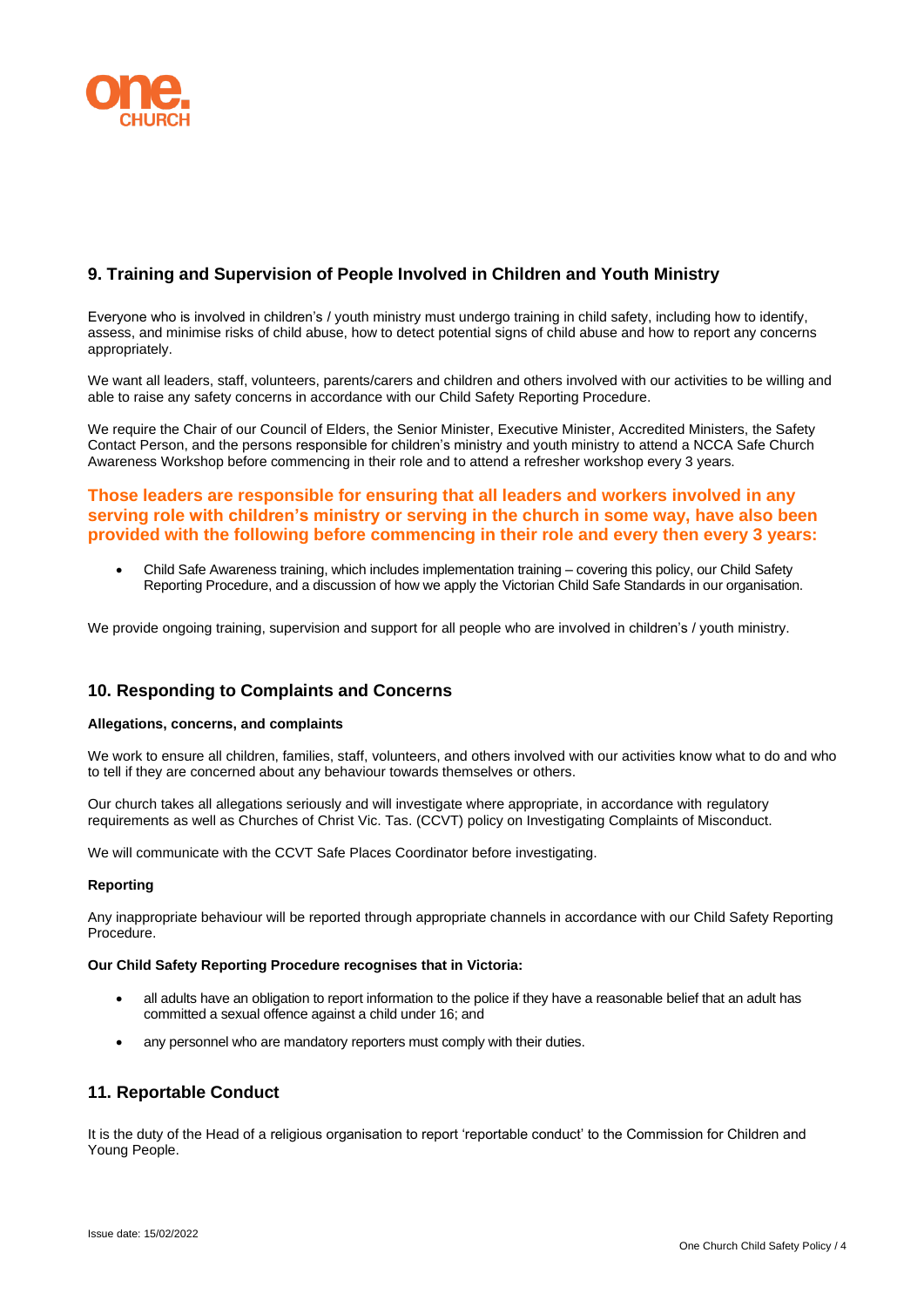

There are 5 types of 'reportable conduct':

- sexual offences committed against, with or in the presence of a child
- sexual misconduct committed against, with or in the presence of a child
- physical violence against, with or in the presence of a child
- any behaviour that causes significant emotional or psychological harm to a child
- significant neglect of a child

The Head of the organisation constituted by One Church is the Rev. Tim Horman and/or the Rev. Roger Bentley.

The Head of the Entity has a duty under the Act to notify the Commission for Children and Young People of reportable allegations and take further specified action.

It is essential to the effective operation of these arrangements that those exercising leadership positions at One Church observe the requirements for Reportable Conduct Scheme. Failure to do so will put at risk due compliance with the requirements of the Child Wellbeing and Safety Act by One Church.

If any person associated with the church suspects an offence under the 5 types of Reportable Conduct, you must notify the Rev. Tim Horman and the Rev. Roger Bentley within three days of learning of that offence.

# **12. Mandatory Reporting**

One Church will adhere to all the regulatory requirements of mandatory reporting.

People in religious ministry are included as mandatory reporters to Child Protection.

A person in religious ministry is a person appointed, ordained, or recognised as a religious or spiritual leader in a religious institution.

A religious institution is an entity that:

Operates under the auspices of any faith, that provides activities, facilities, programs, or services of any kind through which adults interact with children.

There are no exemptions for religious organisations.

#### **When is a child in need of protection?**

- A child may need protection if they have experienced or are at risk of significant harm, and their parents have not protected or are unlikely to protect them from that harm. Significant harm may relate to:
- physical injury
- sexual abuse
- emotional or intellectual development
- physical development or health
- abandonment or parental incapacity.

Mandatory reporters are required to report in relation to significant harm as a result of physical injury or sexual abuse. They may choose, as can anyone, to report in relation to other types of significant harm.

#### **To make a report use the appropriate Child Protection number and notify the Rev Tim Horman and the Rev Roger Bentley who will inform the Commission and Children and Young People.**